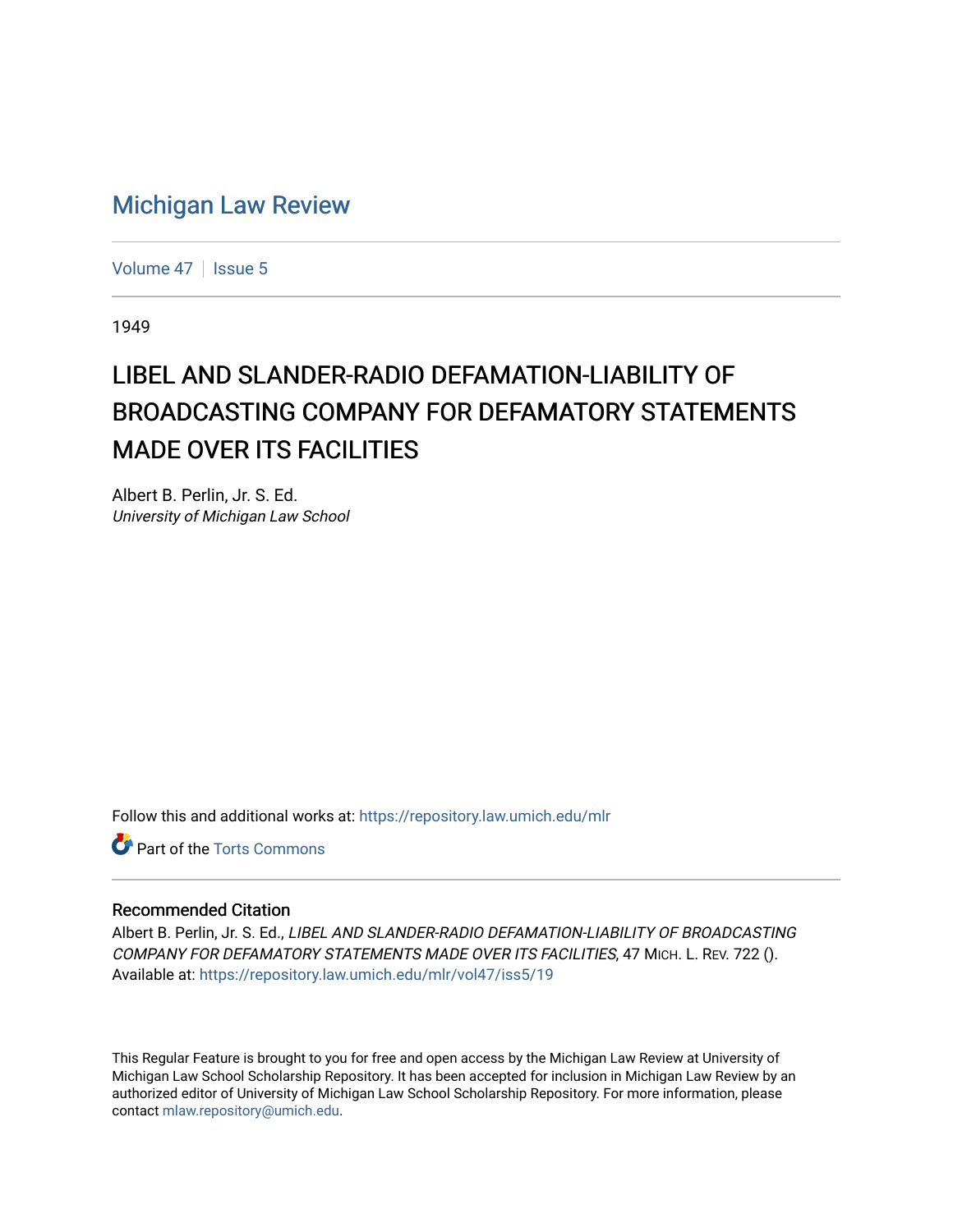LIBET. AND SLANDER-RADIO DEFAMATION-LIABILITY OF BROADCASTING COM-PANY FOR DEFAMATORY STATEMENTS MADE OvER ITs FACILITIES-During a radio program, a lessee of broadcasting facilities read previously prepared statements regarding a public official which were defamatory per se. In an action for defamation against the broadcasting company, defendant attacked the complaint as insufficient in failing to allege negligence. *Held,* the allegation of negligence is essential, but the complaint was sufficient. *Kelly v. Hoffman,* (N.J. 1948) 61 A. (2d) 143.

The few cases to consider the liability of a broadcasting company for defamatory statements made over its facilities seem to agree that the problem is one involving the law of libel.<sup>1</sup> There is, however, considerable disagreement as to whether strict liability or negligence is the proper standard to be applied. The first three courts to consider the question imposed strict liability on the broadcasting company by analogy to the rule usually applied to newspaper publishers.2 Notwithstanding the different modes of communication involved, these two media are in direct competition and have an equivalent capacity for harm because of their capacity for broad dissemination. More recently the Pennsylvania court absolved a broadcasting company of liability upon a showing of due care,<sup>3</sup> but, since the decision turned upon a state doctrine which denies strict liability in all cases not involving injury to real property, it cannot be taken as a repudiation of the newspaper analogy. On the other hand, in the principal case, the first judicial rejection of the newspaper analogy, the court held that a broadcasting company is not a publisher but is merely a disseminator of libelous matter and consequently is liable only upon a showing of negligence.<sup>4</sup> Although the latter two decisions, the only cases in point since 1934, have applied the negligence test, it does not appear that the law is settled<sup>3</sup> or even that there is a definite trend away from strict liability. Much can be said for either view. In support of strict liability are

1 See Nash, "The Application of the Law of Libel and Slander to Radio Broadcasting,'' 17 ORE. L. REV. 307 (1938); Locke v. Gibbons, 164 Misc. 87.7, 299 **N.Y.S.** 188 (1936); cf. State v. Reade, 136 N.J.L. 432 at 433, 56 A. (2d) 566 (1948); PROSSER, ToRTS 794 et seq. (1941). See also 24 MARQ. L. REv. 117 (1940); 25 MARQ. L. REv. 57 (1941); 25 MARQ. L. REv. 192 (1941). This unusual characterization of audible defamation as libelous rather than slanderous is an apparent recognition of the novelty and importance of radio defamation. Cf. Brown v. Paramount-Publix Corp., 240 App. Div. 520, 270 N.Y.S. 544 (1934).

2Sorenson v. Wood, 123 Nebr. 348,243 N.W. 82 (1932); Miles v. Wasmer, 172 Wash. 466, 20 P. (2d) 847 (1933); Coffey v. Midland, (D.C. Mo. 1934) 8 F. Supp. 889. There was sufficient evidence of negligence in the first two of these cases to hold the broadcasting company without the imposition of strict liability, but the third must be taken to stand"squarely for liability without fault on the basis of the newspaper analogy.

<sup>3</sup>Summit v. N.B.C., 336 Pa. 182, 8 A. (2d) 302 (1939).

<sup>4</sup>The decision was influenced considerably by the arguments of Bohlen, ''Fifty Years of Torts," 50 HARV. L. REv. 731 (1937). See also PRossER, ToRTS 819, 820 (1941). But cf. Summit v. N.B.C., supra, note 3, where the disseminator doctrine was expressly rejected.

<sup>5</sup> The American Law Institute takes no position on strict liability but would hold the broadcasting company liable at least for negligence. See ToRTS RESTATEMENT, § 577, caveat §581 (1938). Cf. ToRTS RESTATEMENT, Tentative Draft No. 12, §1024, p. 127 (1935).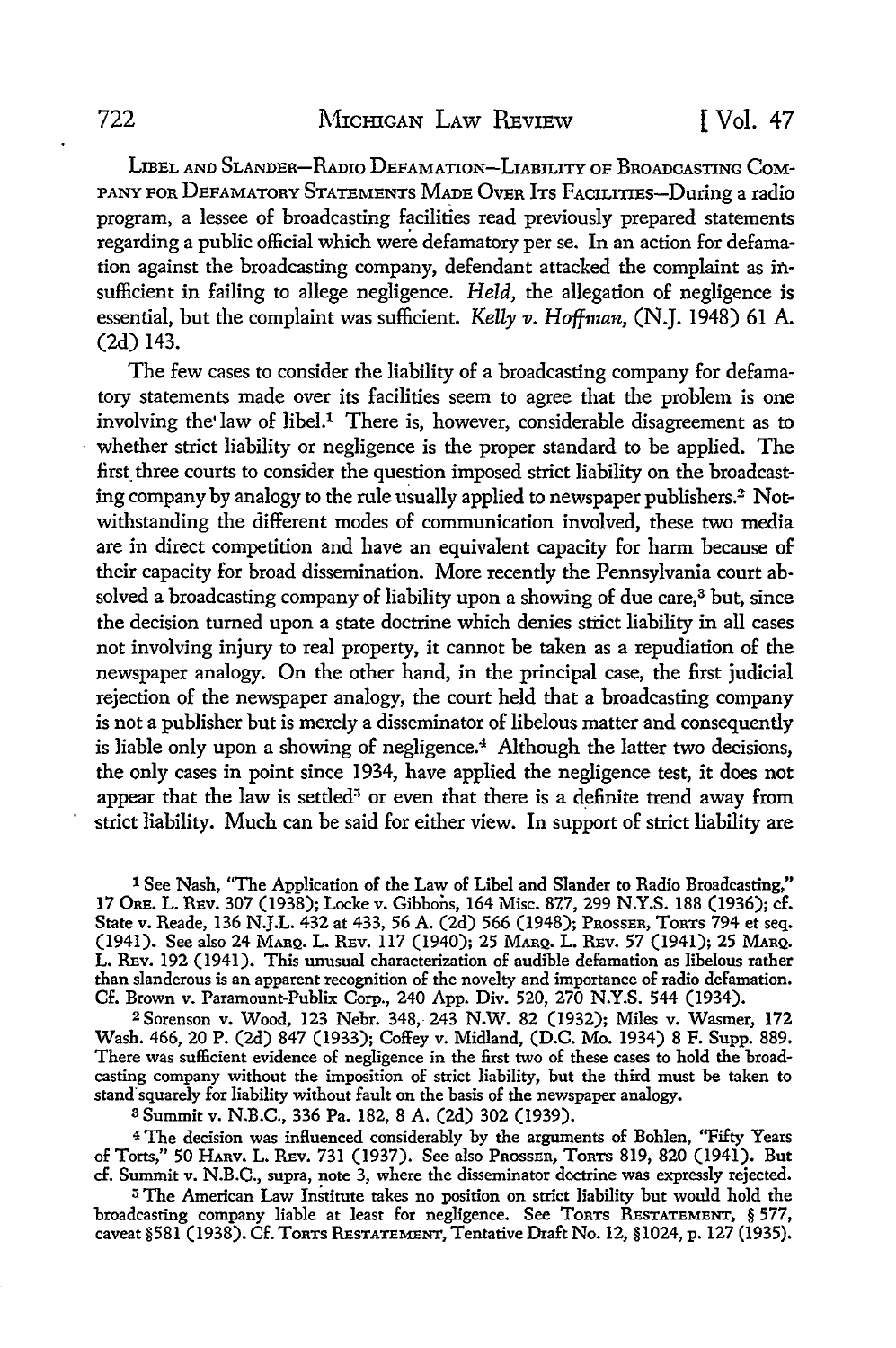the factors of great damage due to large audiences, the inconsequential effect of attempted retractions, the permanence of the defamation resulting from increasing •use of records and transcriptions, and the substantial public interest involved because of the powerful influence of radio on popular opinion. Against these must be weighed the encouragement of uncensored speech, the difficulty of preventing defamation on spontaneous broadcasts, the lack of direct responsibility in local stations relaying broadcasts which originate in other studios,<sup>6</sup> the impracticability of on-the-air deletion by legally-trained monitors, and the fact that lessors of broadcasting facilities normally enjoy considerably less control over their lessees than do newspaper publishers over the material included in their publications. Since the federal government's stringent control over radio broadcasting particularly precludes censorship of political broadcasts,<sup>7</sup> it has been suggested that the negligence standard should be applied at least with respect to political, religious and spontaneous news broadcasts.<sup>8</sup> On the other hand, this close federal control has been interpreted as an exemplification of the intense public interest involved and as a decisive factor in favor of strict liability.<sup>9</sup> Statutes pertaining to the entire field of radio defamation have been enacted in several states<sup>10</sup> in an apparent attempt to resolve the conflicting common law analogies. Although none of these has been interpreted regarding its effect on the liability of broadcasting companies, they seem to tend toward the negligence test, even where it is provided that radio defamation is to be treated as libel.11 Since continued misconduct will result in suspension of the federal license required for all broadcasting, 12 it would appear that the general public is adequately protected, at least against gross abuse, regardless of the tort liability imposed by state law. Where the speaker is not an employee13 of the broadcasting company, it is doubtful that the public interest would be materially advanced by the imposition of strict liability upon a class which is often powerless to prevent the injury.<sup>14</sup> Neither does it appear that strict liability would any more encourage careful editing of prepared broadcasts than would the

<sup>6</sup> For the effect of strict liability in such a case, see Coffey v. Midland, supra, note 2.

<sup>7</sup>Federal Communications Act of.1934 (The "Radio Act"), 48 Stat. L. 1088, 47 U.S.C. (1946), §315 et seq. See also Sorenson v. Wood, supra, note 2.

8 See, for example, 64 A.B.A. Rep. 188 (1939).

9 See the dissent, principal case, at 147.

10 California Penal Code (1941), §258; Illinois Rev. Stat. (1947), c. 38, §404.2; North Dakota Laws 1929, c. 117; Oregon Laws 1931, c. 366; Iowa Laws 1937, c. 238; Indiana Law 1937, c. 37; Montana, 1939 Supp. to 1935 Rev. Codes, §5694.1; Florida, General Law 1941, c. 20869; Washington Laws, 1935, c. 117.

11 To this effect, see the statutes of Florida, Iowa and Montana, supra, note 10.

12 See the Federal "Radio Act," supra, note 7.

13 If the speaker is an employee of the broadcasting company rather than a lessee there should be little difficulty in holding the company liable directly on an agency theory. This factor might suffice to distinguish Miles v. Wasmer, supra, note 2.

14 See Irwin v. Ashurst, 158 Ore. 61, 74 P. (2d) 1127 (1938). But cf. the reasoning in Buck v. Jewell-LaSalle Realty Co., 283 U.S. 191, 51 S.Ct. 410 (1931).